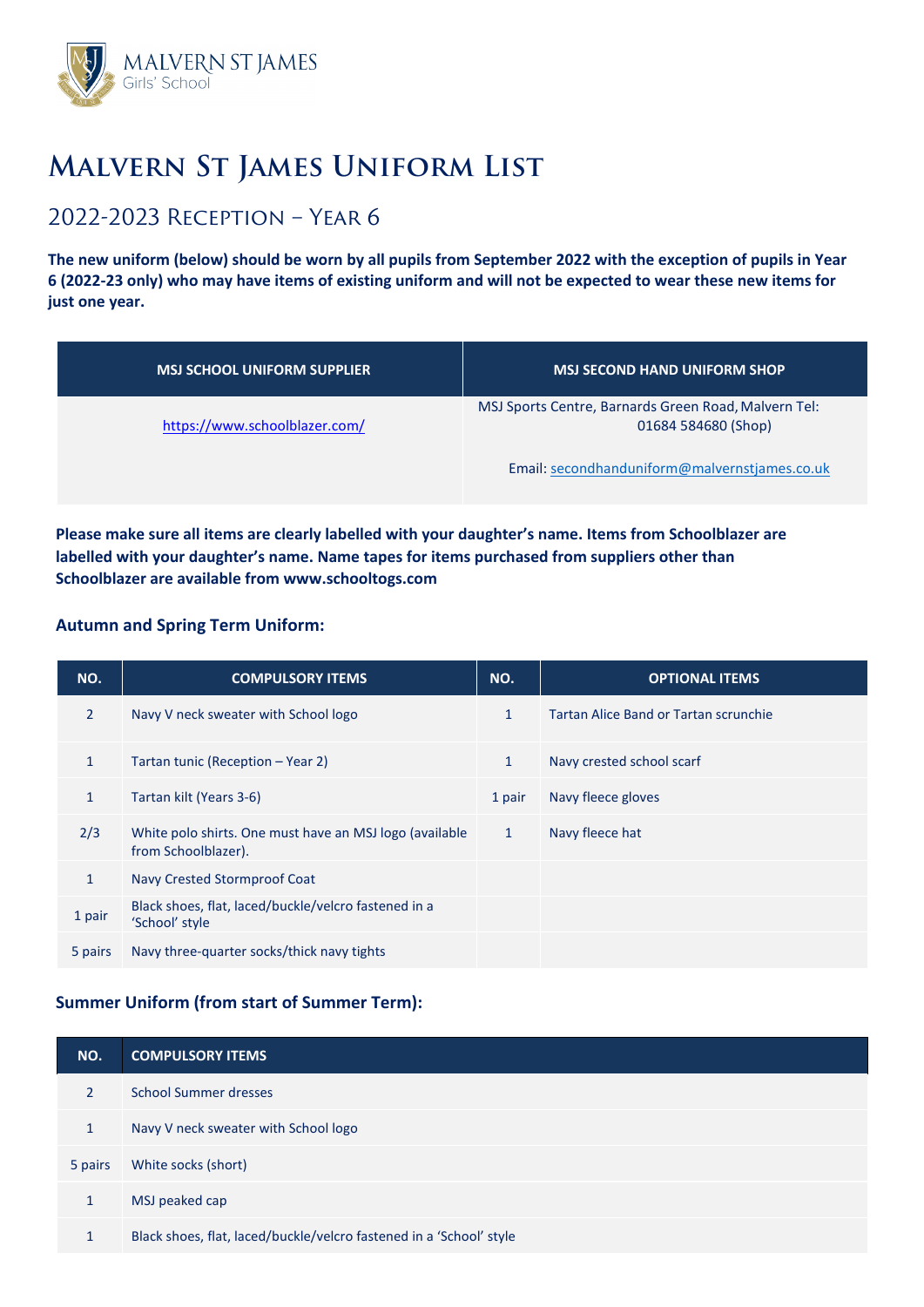

### **Games Kit & Equipment:**

| NO.            | <b>ITEM</b>                                                   | <b>RECEP</b> | YEAR 1 | <b>YEAR 2</b> | <b>YEAR 3</b> | <b>YEAR 4</b> | <b>YEAR 5</b> | YEAR 6 |
|----------------|---------------------------------------------------------------|--------------|--------|---------------|---------------|---------------|---------------|--------|
| $\mathbf{1}$   | Navy blue cycling shorts                                      |              |        |               |               |               |               |        |
| $\mathbf{1}$   | Navy blue jogging bottoms                                     |              |        |               |               |               |               |        |
| $\mathbf{1}$   | Sky blue polo shirt with School logo                          |              |        |               |               |               |               |        |
| $\mathbf{1}$   | Sky blue sweatshirt with School logo                          |              |        |               |               |               |               |        |
| $\mathbf{1}$   | MSJ drawstring sports bag                                     |              |        |               |               |               |               |        |
| $\mathbf 1$    | Navy swimming costume, School<br>style - lycra 'Y' back       |              |        |               |               | $\bullet$     |               |        |
| $\mathbf{1}$   | Swimming hat in Ship colour                                   |              |        |               |               | $\bullet$     |               |        |
| 1pair          | Swimming goggles                                              |              |        |               |               | ●             |               |        |
| $\mathbf{1}$   | <b>Towel</b>                                                  |              |        |               |               |               |               |        |
| 2 pairs        | White short sports socks                                      |              |        |               |               | ●             |               |        |
| $\mathbf{1}$   | <b>Trainers</b>                                               |              |        |               |               | $\bullet$     |               |        |
| $\mathbf{1}$   | Navy blue MSJ crested skort                                   |              |        |               |               | O             |               |        |
| $\overline{2}$ | Navy Sky crested polo                                         |              |        |               |               |               |               |        |
| $\mathbf{1}$   | Navy MSJ crested training pants                               |              |        |               |               |               |               |        |
| $\mathbf 1$    | Navy Crested Midlayer                                         |              |        |               |               |               |               |        |
| $\mathbf{1}$   | Navy crested Softshell Jacket                                 |              |        |               |               |               |               |        |
| $\mathbf 1$    | Navy Crested Base Layer Top and<br><b>Base Layer Leggings</b> |              |        |               |               |               |               |        |
| 1 pair         | Navy/Sky Hooped Games socks                                   |              |        |               |               |               |               |        |
| 1 pair         | Shin pads                                                     |              |        |               |               |               |               |        |
| $\mathbf 1$    | Hockey stick                                                  |              |        |               |               |               |               |        |
| 1 pair         | <b>Astro trainers</b>                                         |              |        |               |               |               |               |        |
| $\mathbf 1$    | Tennis racket (Optional for Years 5 and 6)                    |              |        |               |               |               |               |        |
| $\mathbf 1$    | Mouth guard (custom made, ordered<br>via OPRO)                |              |        |               |               |               |               |        |
| $\mathbf{1}$   | MSJ Sports kit bag                                            |              |        |               |               |               |               |        |